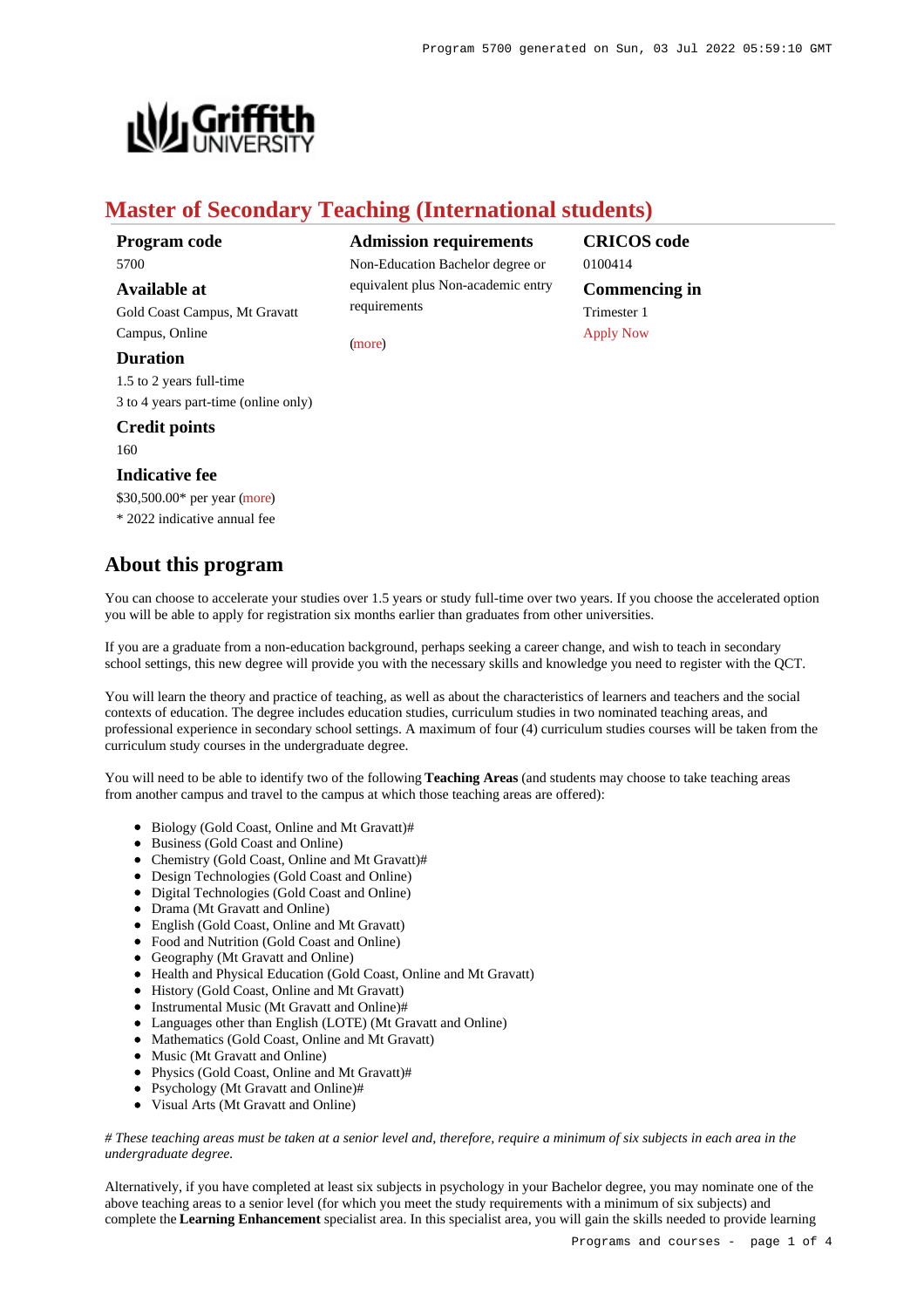#### Program 5700 generated on Sun, 03 Jul 2022 05:59:10 GMT

support to students with additional needs. You will be able to work in secondary settings where you advise teachers in their planning and/or teach in secondary special education settings. A maximum of four (4) curriculum studies courses will be taken from the curriculum study courses in the undergraduate degree.

| Code | <b>Program title</b>                                  | Campus                            | Intake                     |
|------|-------------------------------------------------------|-----------------------------------|----------------------------|
| 5587 | <b>Master of Primary Teaching</b>                     | Gold Coast, Mt Gravatt, Online    | Trimester 1 only           |
| 5700 | <b>Master of Secondary Teaching (this</b><br>program) | Gold Coast, Mt Gravatt,<br>Online | <b>Trimester 1</b><br>only |
| 4202 | Graduate Diploma of Learning and Teaching             | Gold Coast, Mt Gravatt, Online    | Exit point only            |
| 3286 | Graduate Certificate in Learning and Teaching         | Gold Coast, Mt Gravatt, Online    | Exit point only            |

\*The Graduate Certificate in Learning and Teaching (3286) and the Graduate Diploma of Learning and Teaching (4202) do not lead to teacher registration.

\*Note: Students exiting with either of these awards will have to reapply for admission via official admission channels if they wish to re-enter the Master of Primary Teaching.

# [My attendance during the program](https://www148.griffith.edu.au/programs-courses/Program/5700/Overview/International#attendance) **Attendance information**

The Master of Secondary Teaching program is offered full-time and part-time. International students must complete 75% of the program via face-to-face on-campus.

Professional experience is a mandated component of this program. The placements in secondary schools are organised by the School of Education and Professional Studies. Upon enrolment into the program, students will be asked to provide information to facilitate their placements.

Compulsory Tutorial Attendance for All Professional Experience Courses

Students must reach an 80% threshold for tutorial attendance and active participation in the lead up to placement for all Professional Experience courses. Students who cannot attend the full tutorial and thus cannot actively participate during the tutorial will not be able to proceed with the placement and complete the course.

Please be aware that courses in this program may not follow the standard academic calendar. After you have completed your enrolment each trimester, please check your timetable on [myGriffith](https://my.griffith.edu.au/) for details of when classes commence and the duration of professional experience placements.

## **Managing study interruptions**

## **Leave of absence**

Students may not take a leave of absence in this program without the approval of the Program Director. The Program Director will review applications for leave of absence relative to the maximum time available to complete the program, availability of required courses and the sequential nature of the program which necessitates completion of certain courses prior to continuing into professional experience placements.

# **Studying amid COVID-19**

The University's Mandatory COVID-19 Vaccination or Testing policy is under review and consultation and will be suspended from 14/4/2022. Please visit [Studying amid COVID-19](https://www.griffith.edu.au/coronavirus/studying-amid-covid-19) for more information.

If you are an International student on a student visa, you must ensure that you enrol in a way that will allow you to complete your enrolment within the expected program duration as stated on your Confirmation of Enrolment (CoE).

# **Work-integrated learning**

Students will undertake 12 weeks of supervised professional practice. Total work placement (hours): 450.

# [My career opportunities](https://www148.griffith.edu.au/programs-courses/Program/5700/Overview/International#opportunities)

# **My career opportunities**

Graduates of the Master of Secondary Teaching will be eligible to apply for registration with the Queensland College of Teachers and be prepared for teaching positions in the public or private sector which can lead to senior positions such as a head of department or principal.

Students wishing to seek teacher registration in another state or internationally should seek advice from the appropriate professional body.

# [Program accreditation](https://www148.griffith.edu.au/programs-courses/Program/5700/Overview/International#accreditation)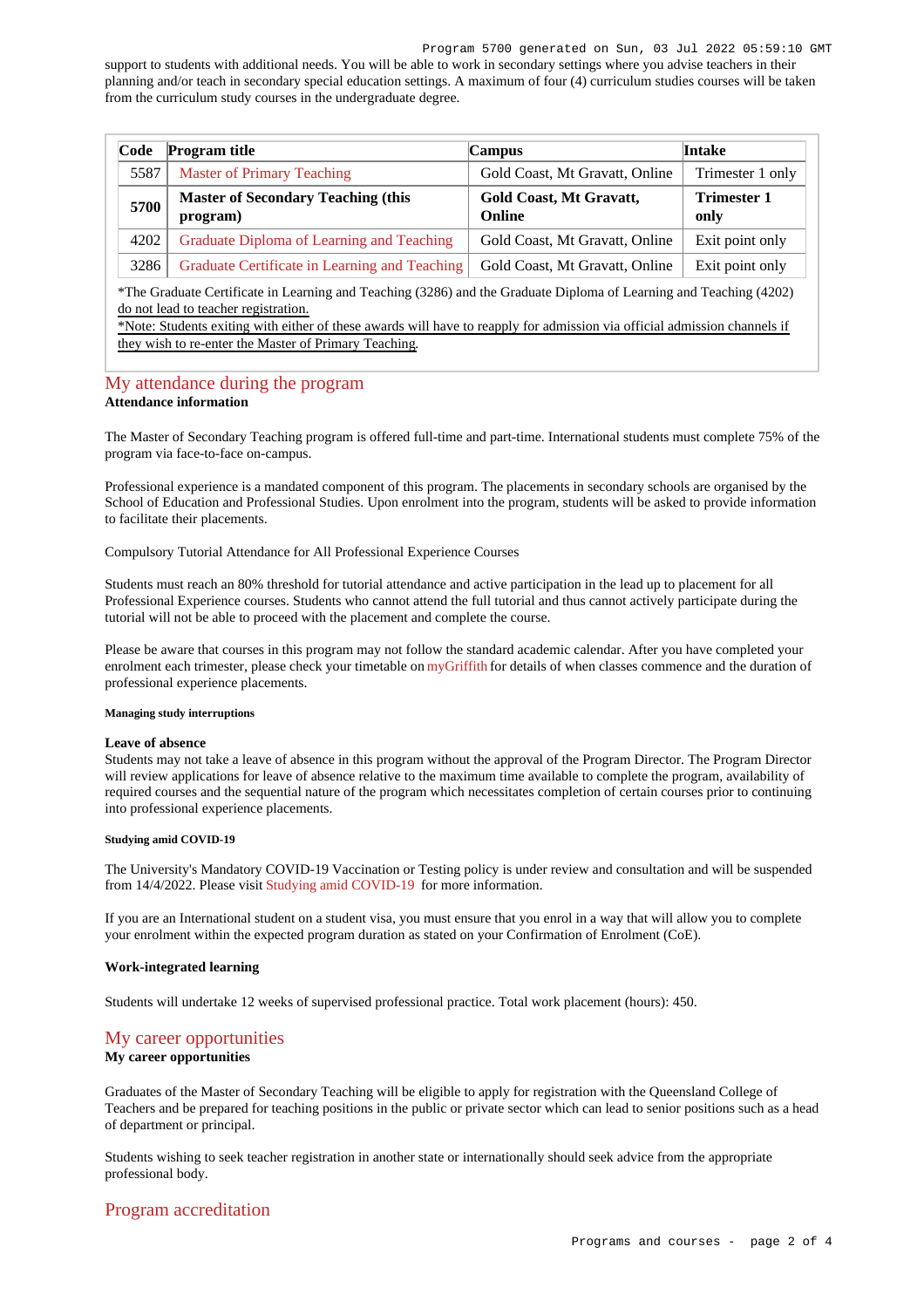# **Program accreditation**

The Master of Secondary Teaching is accredited by the [Queensland College of Teachers \(QCT\)](http://www.qct.edu.au/).

To obtain registration with the Queensland College of Teachers, graduating teachers must have evidence to demonstrate that their English language proficiency meets the minimum requirements for registration.

# [Placement requirements](https://www148.griffith.edu.au/programs-courses/Program/5700/Overview/International#placement)

# **Professional Practice requirements**

Students must reach an 80% threshold for tutorial attendance and active participation in the lead up to placement for all Professional Experience courses. Students who cannot attend the full tutorial and thus cannot actively participate during the tutorial will not be able to proceed with the placement and complete the course.

# **Working with Children Check (Blue Card)**

## **Information for placements within Queensland**

Before undertaking professional experience placements, all students in this program are required to:

- undergo the Working with Children Check and
- be issued with a Blue Card.

**Students must hold a current valid Blue Card throughout the duration of each professional experience.** Students may be asked to present their Blue Card to facility staff on the first day of each placement and should keep their Blue Card on them at all times while attending a professional experience placement.

The University is legally obliged to warn students that it is an offence for a disqualified person to submit a Blue Card application. Further information may be obtained from Queensland Government Blue Card Services, the Education Professional Experience Office or from any Griffith Student Centre.

Blue Card applications must be submitted online by the student via the [Queensland Government Blue Card Services](https://www.bluecard.qld.gov.au/) website. There is no fee for a student Blue Card.

# [Pathways to further study](https://www148.griffith.edu.au/programs-courses/Program/5700/Overview/International#pathways) **Pathways to further study**

Upon graduation, students with a GPA of 5.0 or higher will be eligible to follow a research pathway via the [Master of](https://www148.griffith.edu.au/Search/Results?SearchText=5608) [Education and Professional Studies Research \(5608\)](https://www148.griffith.edu.au/Search/Results?SearchText=5608) and then onto a PhD. Graduates may also choose to undertake a Graduate Certificate offered by the School of Education and Professional Studies to further specialise their teaching practice.

### [What are the fees?](https://www148.griffith.edu.au/programs-courses/Program/5700/Overview/International#fees) **International students**

An International student is one who is not:

- an Australian or New Zealand citizen or
- a person who has Australian permanent resident status.

## **Indicative annual tuition fee**

The indicative annual tuition fee is calculated based on a standard full-time study load which is usually 80 credit points (two full-time trimesters).

The indicative annual tuition fee is based on current conditions and available data and should only be used as a guide. These fees are reviewed annually and are subject to change.

## **Tuition fees**

- An International student pays tuition fees.
- Students are liable for tuition fees for the courses they are enrolled in as at the census date.
- The tuition fee for students who commence their program prior to 2014 is charged according to the approved program fee for the trimester in which the student commenced the program.
- The tuition fee for students who commence their program from 2014 onwards is charged according to the approved program fee for the trimester in which the student is enrolled.

## **Program fees for the Master of Secondary Teaching (5700)**

Fees for this program can be found on the Programs and Courses website in the "Overview and fees" section. Select your commencing year to view your fees.